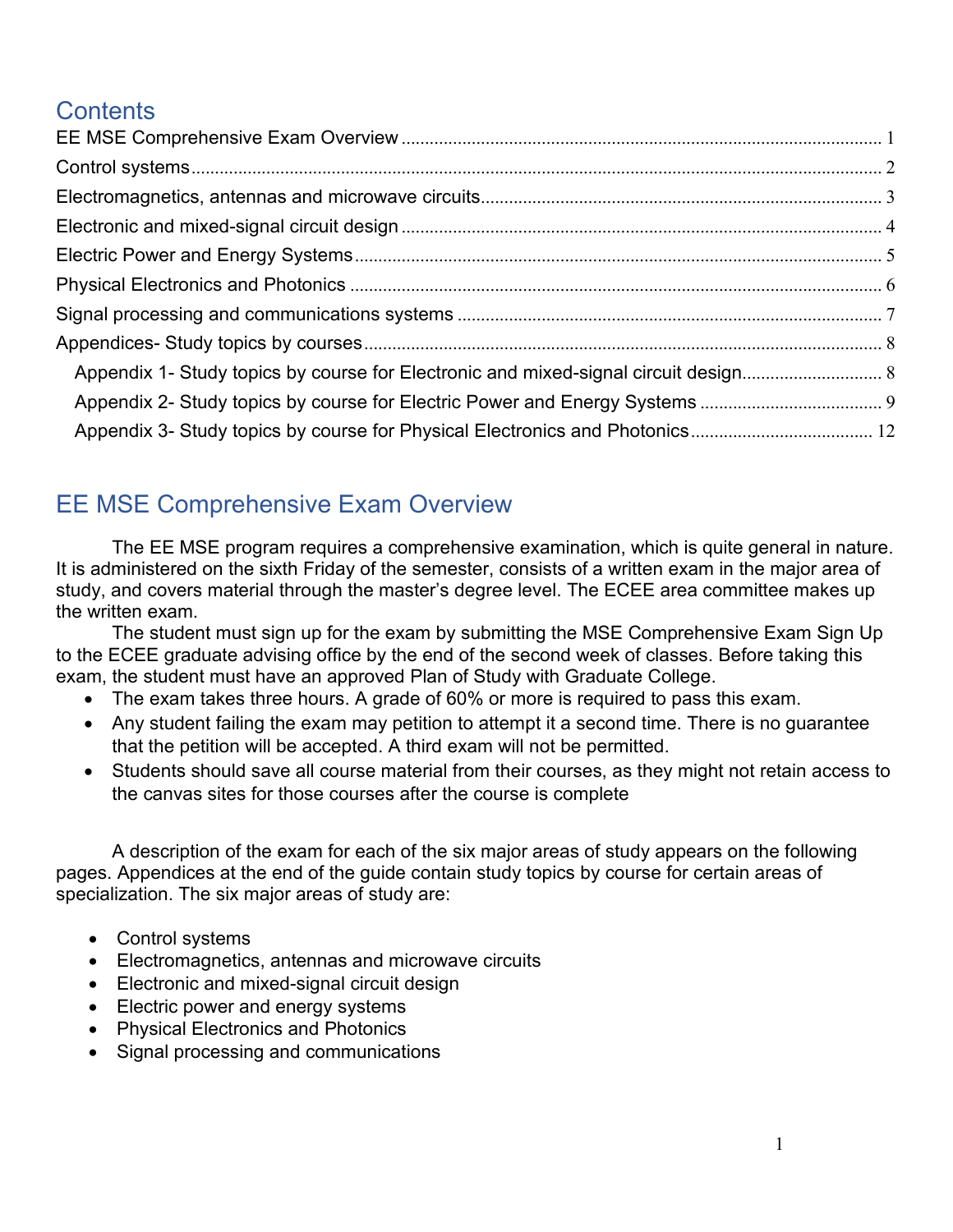## <span id="page-1-0"></span>Control systems

Closed book Calculators are allowed

The exam covers undergraduate and graduate controls classes taken by the students in the exam. Typically, the topics covered are: 2 questions from EEE 480/591 2 questions from EEE 481/591 2 questions from EEE 582 1 question from EEE 587 1 question from EEE 586 1 question from EEE 511/Random Processes 1 question from EEE 588 or EEE 586 or EEE 587

The choices of last two problems depend on the student background. Out of the ten questions the students should answer 7 correctly to receive full marks (100%). The passing grade is 60%.

To view sample problems, please be sure to be logged into your MyASU account to access this link. You must be logged into your MyASU account. [Controls Sample Problems.](https://arizonastateu.sharepoint.com/:b:/s/O365FSEECEEAdvising/Grad/EVjTRYZhmLZKg8oxh6glCIYBitSgOybbB80lOsmTFQ3lHA?e=q7lay5)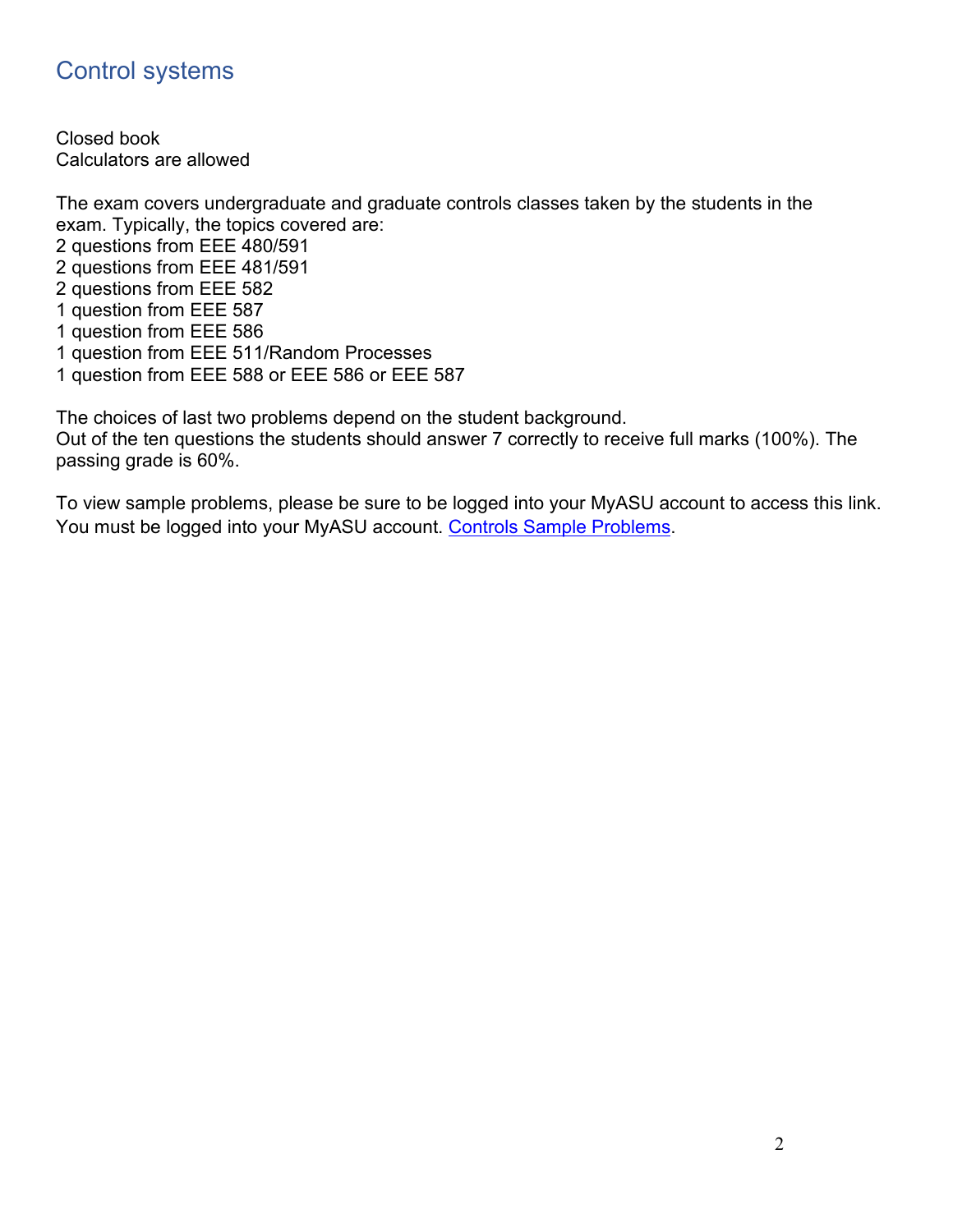## <span id="page-2-0"></span>Electromagnetics, antennas and microwave circuits

Closed book, Closed notes exam Hand calculators allowed; NO laptops No 'cheat' sheets with equations or any other material

- 1. Ten problems will be made available, but student can only attempt/choose seven
- 2. Each of the seven attempted/chosen problems is graded on the basis of 10 (maximum)
- 3. The maximum score you can get is 70; passing grade is 42 (60% of 70)
- 4. Questions/problems covering undergraduate electromagnetics classes (EEE 241 and EEE 341)
- 5. Questions/problems from the 400-level and 500-level electromagnetic classes taken from the POSs of those attempting the exam
- **6.** Therefore, because of 5, each student taking the MSE exam most likely will not have taken all the classes from which problems are selected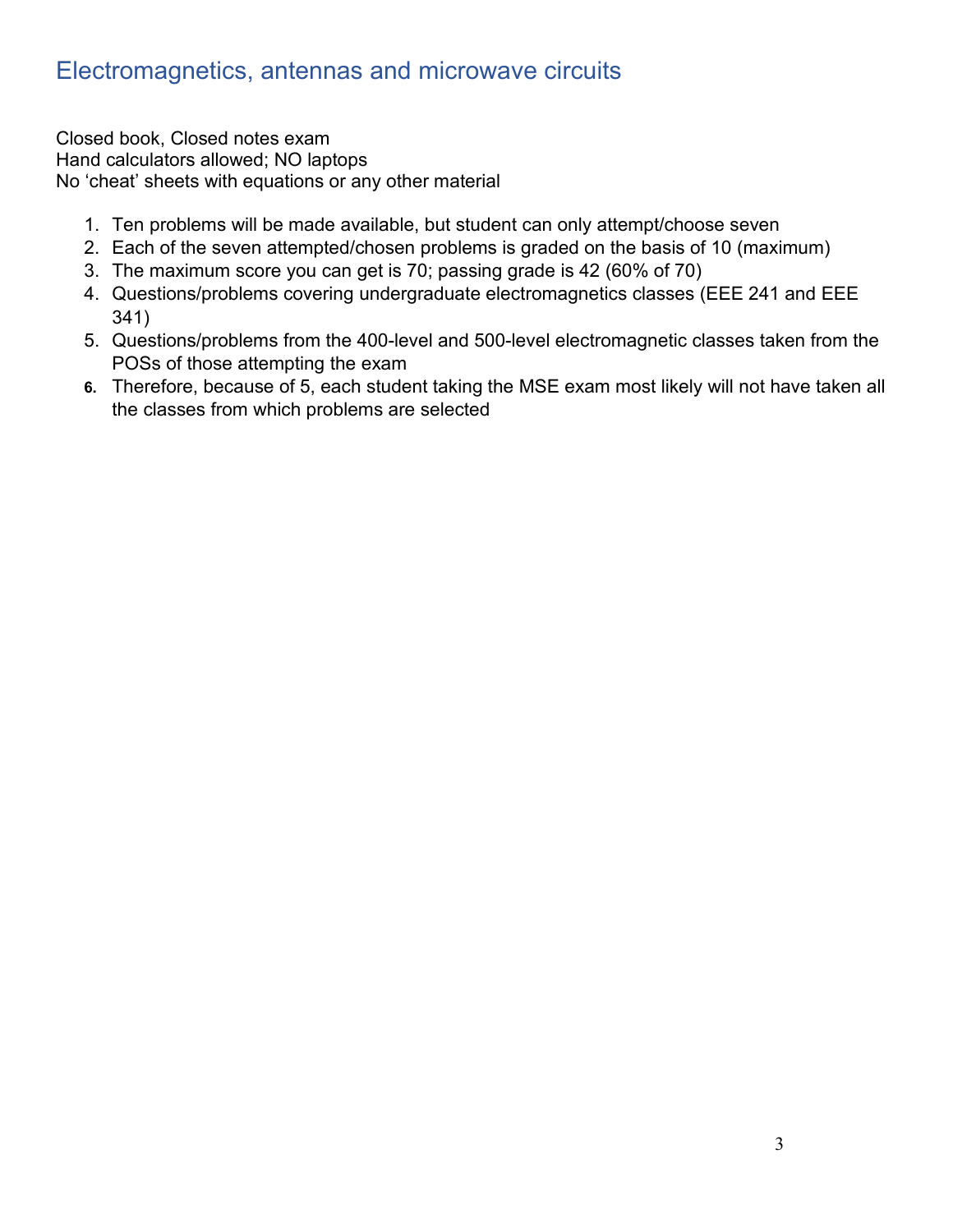## <span id="page-3-0"></span>Electronic and mixed-signal circuit design

Closed book exam Calculators allowed

Courses covered:

EEE 425/591 - Digital Systems and Circuits EEE 433/591 - Analog Integrated Circuits EEE 523 - Advanced Analog Integrated Circuits EEE 525 - VLSI Design

There will be three questions from each course. Students choose any eight questions to answer. To pass the exam, a score of 60% or better is required. Practice exams are not available.

See Appendix 1 for specific study topics by course.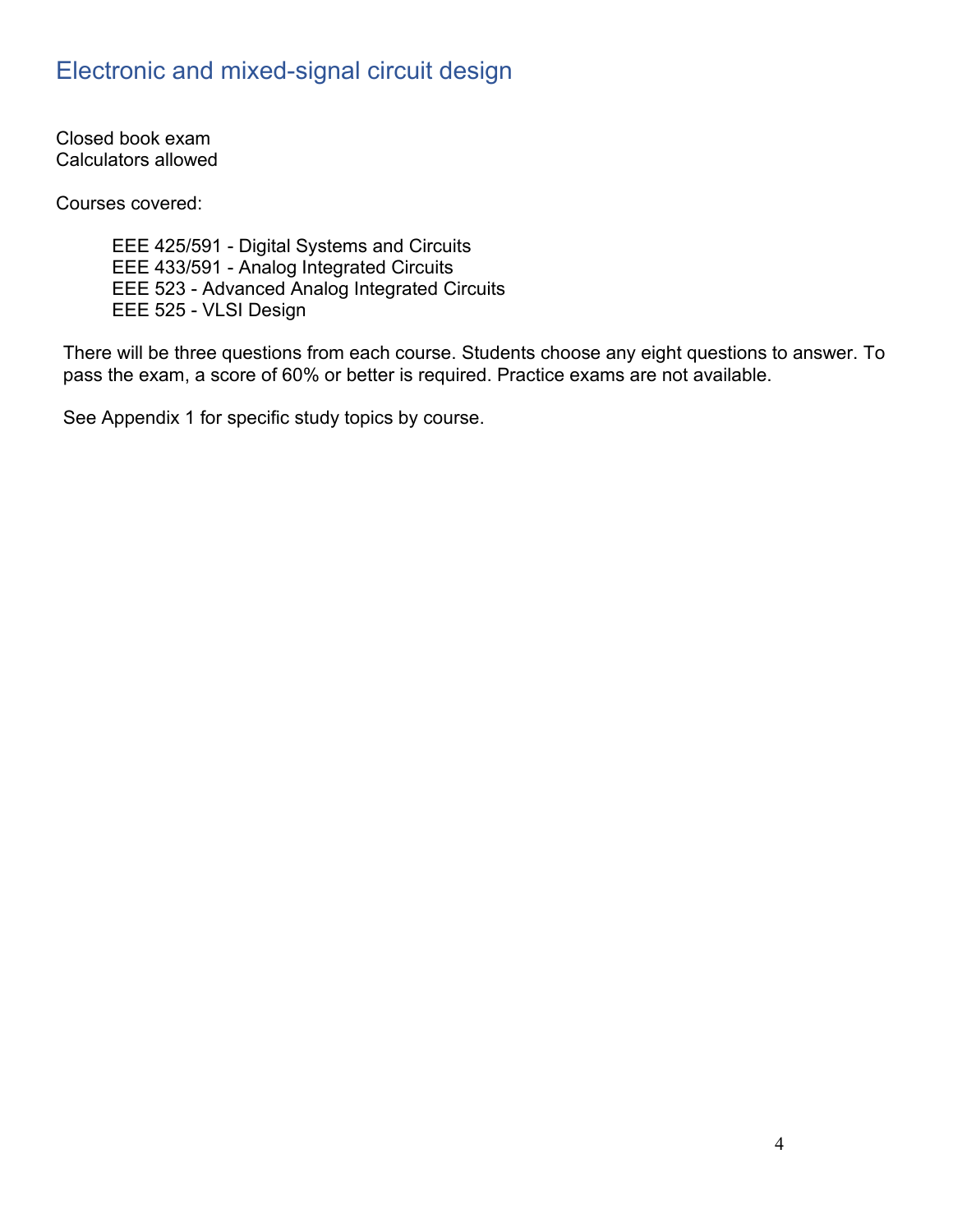## <span id="page-4-0"></span>Electric Power and Energy Systems

- 1. Closed book exam
- 2. No notes or handbooks
- 3. Calculators only (use of cell phones or computer tablets is prohibited)
- 4. The questions on the exam will be basic questions such that any MSE power student, who has taken the corresponding class, should be able to answer the question

#### The MSE exam will have a **Section A** and a **Section B**. **Students must answer a total of exactly seven (7) questions with at least three (3) from Section A and at least three (3) from Section B of the MSE Comprehensive Exam.**

**Section A:** Section A will cover 3 core classes: EEE 572 Advanced Power Electronics, EEE 577 Power System Operations and Planning, and EEE 579 Transmission and Distribution. There will be two (2) questions corresponding to each class giving Section A six (6) questions in total.

**Section B:** When signing up for the MSE Comprehensive Exam, each student will select between a minimum of four (4) and a maximum of six (6) power classes from those listed in Table 1. Each class selected by the student will have one (1) corresponding question in Section B.

| Table T. List of Power Area Classes for Section B. |
|----------------------------------------------------|
| EEE 576 - Power System Dynamics                    |
| EEE 598 1 - Renewable Electric Energy              |
| Systems                                            |
| EEE 598 2 - Electric Energy Markets                |
| EEE 598 3 - WAMS Applications in Power             |
| Systems                                            |
| EEE 598 4 - Machine Learning for Power             |
| Systems (or Machine Learning for Smart Grids)      |
| EEE 598 5 - Resilient Smart Electric Grids         |
|                                                    |
| EEE 598 6 - Power System Reliability               |
|                                                    |

Table 1. List of Power Area Classes for Section B.

#### **Please note that EEE 591 courses are not listed above. EEE 591 content is typically at the undergraduate level and these courses are not considered as sufficient preparation for the MSE Comprehensive Exam.**

## **A total score of at least 420/700 is needed to pass the MSE Comprehensive Exam.**

To view sample problems, please be sure to be logged into your MyASU account to access this link. You must be logged into your MyASU account. [Fall 2018 sample problems](https://arizonastateu.sharepoint.com/:b:/s/O365FSEECEEAdvising/Grad/EZPiLUBe0BlItl5Qus9w_vcBPpGwXaR94Tc9umed6mzxIA?e=nJCbHh) and [Spring 2019 sample](https://arizonastateu.sharepoint.com/:b:/s/O365FSEECEEAdvising/Grad/EcMa8rO_rwdAstn7dARARPQBb5pRvkqpPmdVZFaiGVIdcg?e=1QmpN1)  [problems.](https://arizonastateu.sharepoint.com/:b:/s/O365FSEECEEAdvising/Grad/EcMa8rO_rwdAstn7dARARPQBb5pRvkqpPmdVZFaiGVIdcg?e=1QmpN1) See Appendix 2 for specific study topics by course.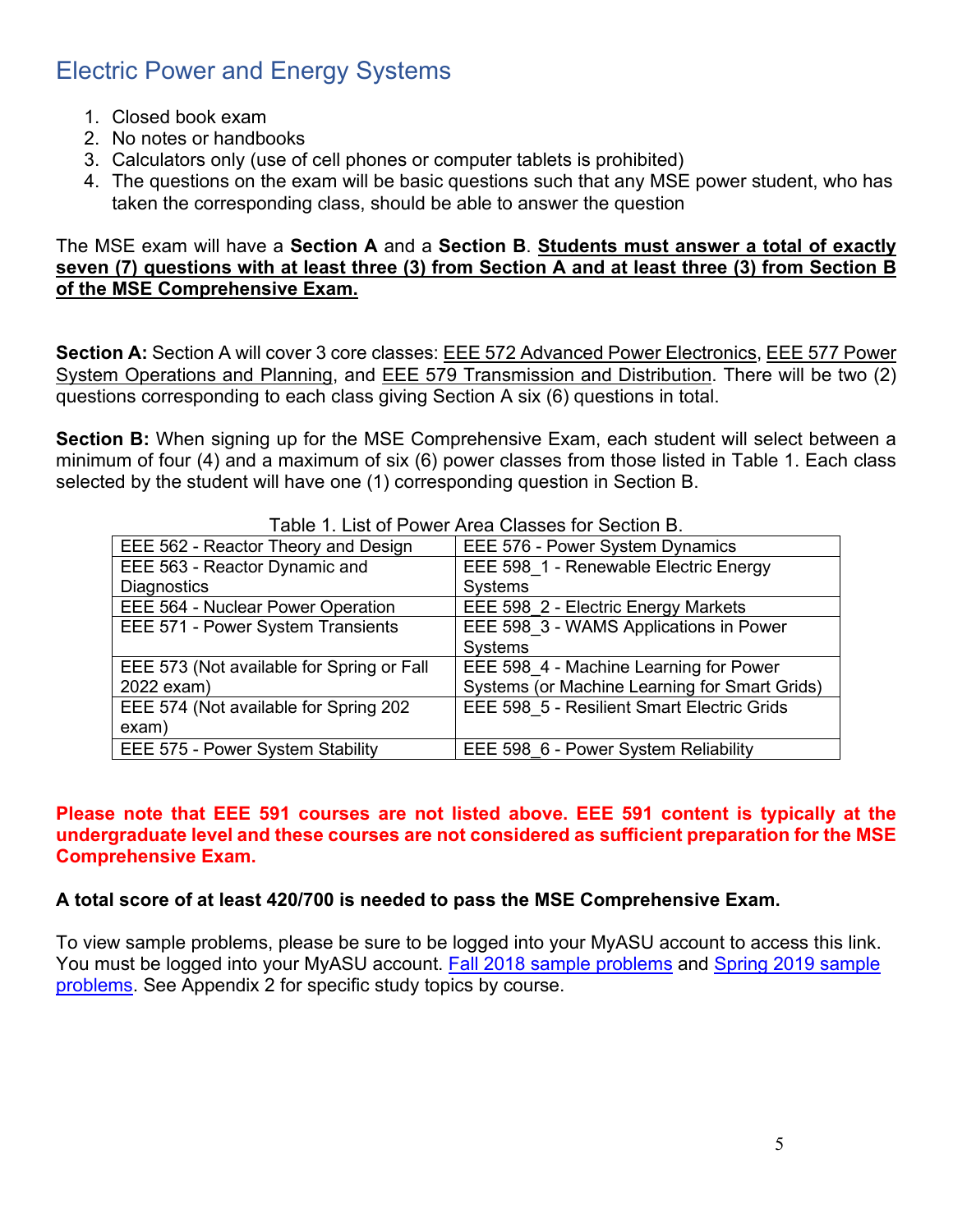# <span id="page-5-0"></span>Physical Electronics and Photonics

Closed book Calculators are allowed

Students must choose 4 classes to be tested on:

Students choose minimum 3 of the 7 Solid-State Electronics Graduate classes highlighted in red (core courses) + 1 or less from the 591 classes the equivalents of which are listed in the Physical Electronics and Photonics Undergraduate classes.

- Also, students can choose only one from 465 and 565.
- Students can choose only one from 531 and 436.
- Students can choose only one from 437 and 537.
- 598 classes will not be allowed for selection.
- Professor chosen to prepare the exam might not necessarily be the professor that taught the class.
- Students will be given 12 questions (3 questions per class selected to be tested on), and 8 questions must be answered.

## **List of Solid-State Electronics Graduate Classes (Classes marked in red are core courses)**

**530 Advanced Silicon Processing**

- **531 Semiconductor Device Theory I**
- 532 [Semiconductor Device Theory II](https://ex2010.asu.edu/owa/redir.aspx?SURL=0cAtiw2VONu8kSKOn99j4fxCdvTGEcpM6IlxCfe7PsXp8q-Kxj7TCGgAdAB0AHAAcwA6AC8ALwB3AGUAYgBhAHAAcAA0AC4AYQBzAHUALgBlAGQAdQAvAGMAYQB0AGEAbABvAGcALwBjAG8AdQByAHMAZQA_AHMAPQBFAEUARQAmAG4APQA1ADMAMgAmAGMAPQAmAHQAPQAyADEANgA3ACYAZgA9ACYAcgA9ACYAaQA9ADEAMAA1ADAAMgAxAA..&URL=https%3a%2f%2fwebapp4.asu.edu%2fcatalog%2fcourse%3fs%3dEEE%26n%3d532%26c%3d%26t%3d2167%26f%3d%26r%3d%26i%3d105021)
- **533 Semiconductor Device/Process Simulation**
- 534 Semiconductor Transport
- 535 [Electron Transport in Nanostructures](https://ex2010.asu.edu/owa/redir.aspx?SURL=Rs_8UB878Uo1XmWyF6RoloYupE30hxgBLwxEjHRcYrjp8q-Kxj7TCGgAdAB0AHAAcwA6AC8ALwB3AGUAYgBhAHAAcAA0AC4AYQBzAHUALgBlAGQAdQAvAGMAYQB0AGEAbABvAGcALwBjAG8AdQByAHMAZQA_AHMAPQBFAEUARQAmAG4APQA1ADMANQAmAGMAPQAmAHQAPQAyADEANgA3ACYAZgA9ACYAcgA9ACYAaQA9ADEAMAA1ADAAMgA0AA..&URL=https%3a%2f%2fwebapp4.asu.edu%2fcatalog%2fcourse%3fs%3dEEE%26n%3d535%26c%3d%26t%3d2167%26f%3d%26r%3d%26i%3d105024)
- **536 Semiconductor Characterization**
- **537 Semiconductor Optoelectronics**
- **539 Fundamentals of Solid-State Electronics**
- **565 Solar Cells**

**List of Solid-State Electronics Undergraduate Classes that can be taken as EEE591 Courses**

**434 Quantum Mechanics for Engineers**

- **435 Fundamentals of CMOS and MEMS**
- **436 Fundamentals of Solid-State Devices**
- **437 Optoelectronics**
- **439 Semiconductor Facilities and Cleanroom Practices**
- **465 Photovoltaic Energy Conversion**

See Appendix 2 for specific study topics by course.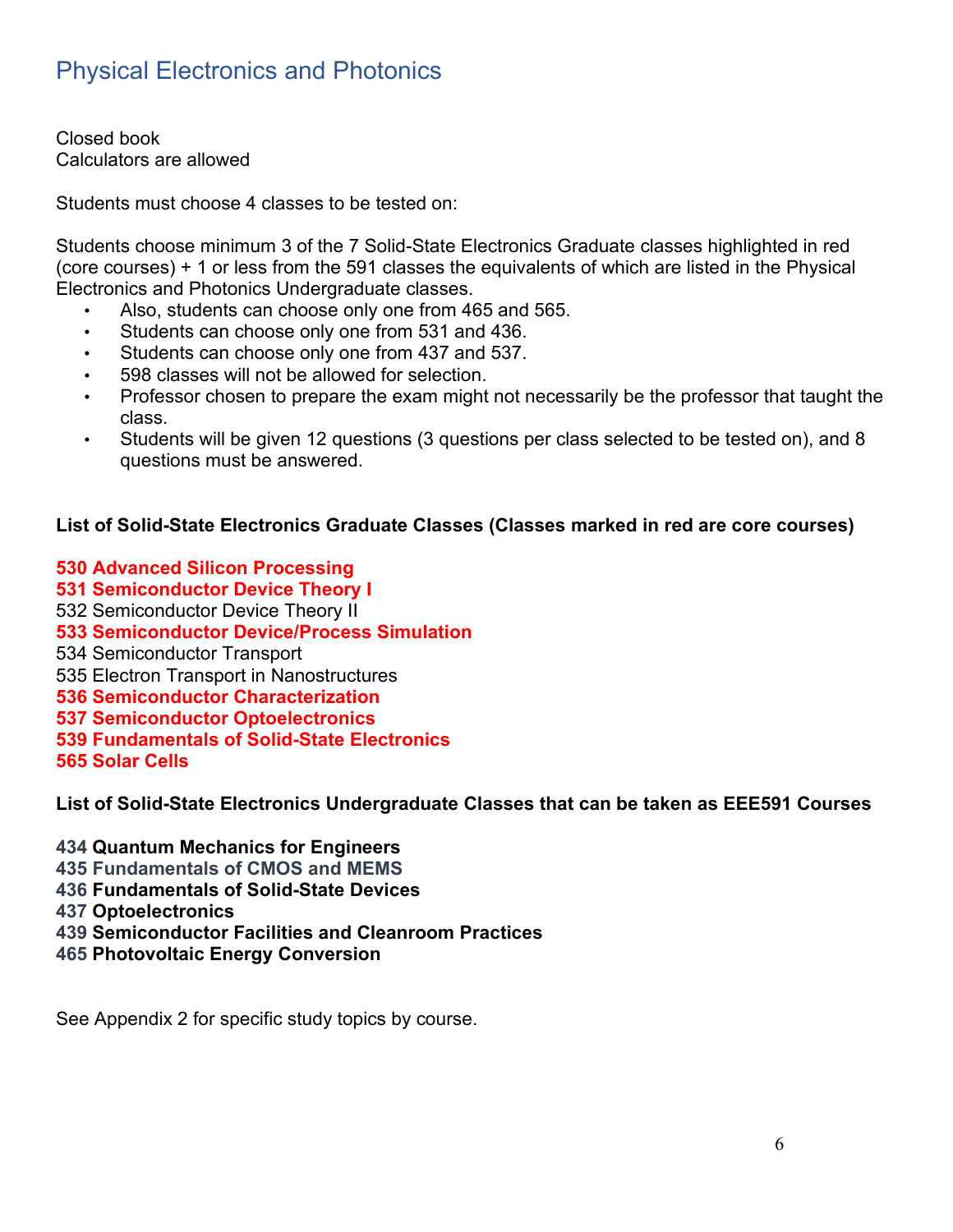## <span id="page-6-0"></span>Signal processing and communications systems

The test is composed of two parts. Students must work four questions from Part 1, and three questions from Part 2.

Students may use a calculator, but no other reference material.

#### **Courses normally covered in Part 1**

- EEE 203 Signals and Systems (1 question)
- EEE 350 Random Signal Analysis (1 question)
- EEE 404 Real-Time DSP (1 question)
- EEE 407 Digital Signal Processing (2 questions)
- EEE 455 Communication Systems (2 questions)

#### **Courses normally covered in Part 2 (1 question per course)**

- EEE 459 Communication Networks
- EEE 505 Time-Frequency Signal Processing
- EEE 506 Digital Spectral Analysis
- EEE 507 Multidimensional Signal Processing
- EEE 508 Digital Image/Video Processing and Compression
- EEE 510 Multimedia Signal Processing
- EEE 551 Information Theory
- EEE 552 Digital and Wireless Communications (formerly called Digital Communications)
- EEE 554 Random Signal Theory
- EEE 557 Broadband Networks
- EEE 558 Recent Advancements in Communications (formerly Wireless Communications)

To view sample problems, please be sure to be logged into your MyASU account to access this link. You must be logged into your MyASU account. [Fall 2017,](https://arizonastateu.sharepoint.com/:b:/s/O365FSEECEEAdvising/Grad/EYYMrEwUL8ZFkUWKUMBgQtABa2E2uOrfTMmAmzLpwvDNig?e=GHaaw0) [Spring 2018,](https://arizonastateu.sharepoint.com/:b:/s/O365FSEECEEAdvising/Grad/Ea6kzSWSRgJGhwqabmfYNFIBF-ekZ7QW0nHfxqgCPwd82Q?e=VV6mwo) and [Fall 2018.](https://arizonastateu.sharepoint.com/:b:/s/O365FSEECEEAdvising/Grad/EVKQdYZfgf1ImbuKVrsZ7xQBzTdRU8jzmBX61NdHNPCjHQ?e=SfvhIy)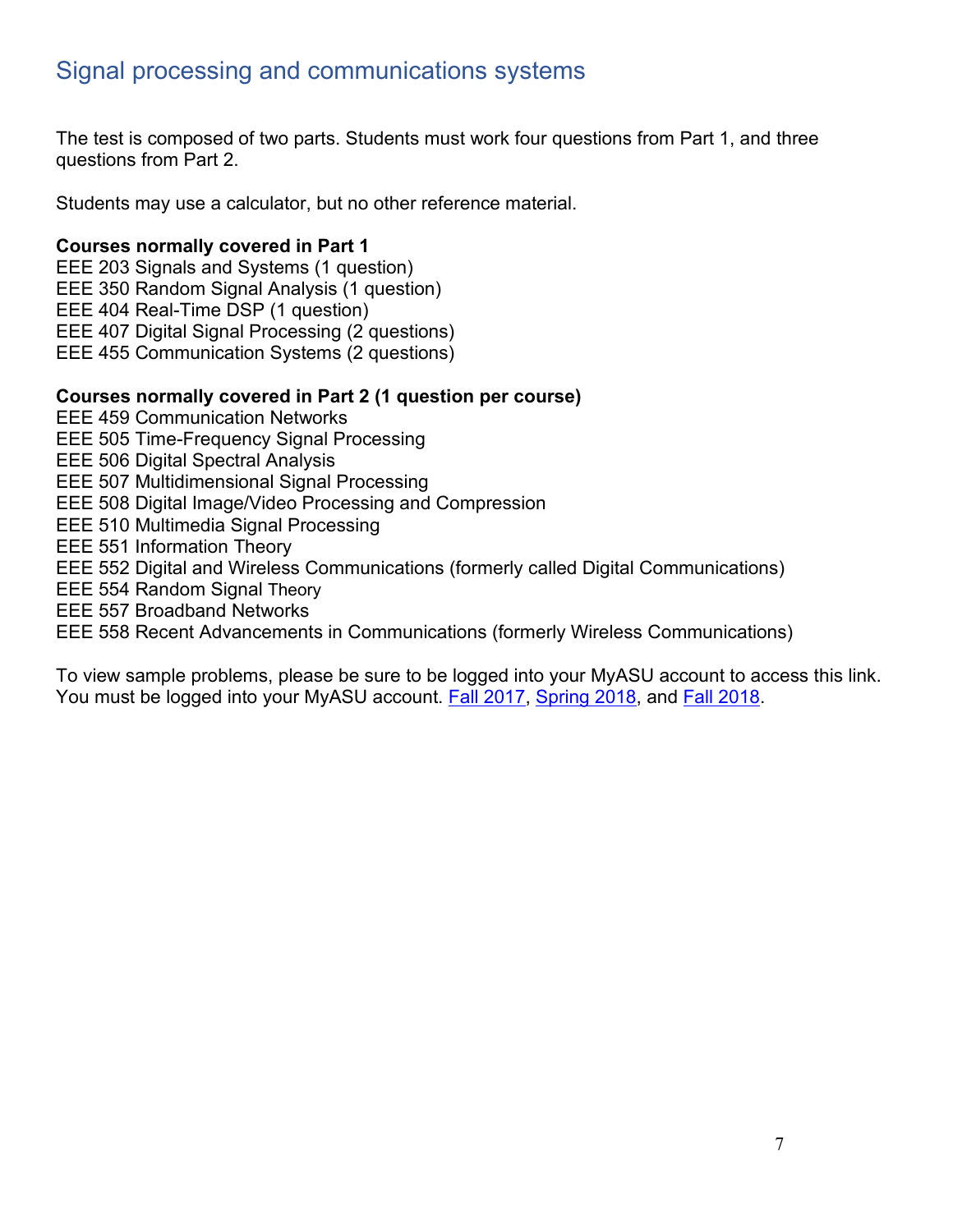## Appendices- Study topics by courses

## <span id="page-7-1"></span><span id="page-7-0"></span>**Appendix 1- Study topics by course for Electronic and mixed-signal circuit design**

EEE 425/591 - Digital Systems and Circuits

- a. CMOS operation and analysis
- b. Logic gate timing and logical efforts
- c. Sequential circuits
- d. Arithmetic circuits
- e. Interconnect Analysis
- EEE 433/591 Analog Integrated Circuits
	- f. Common gate, source, and drain amplifiers
	- g. Two stage Miller compensated operational amplifier
- EEE 523 Advanced Analog Integrated Circuits

h. Fully differential, class AB and cascode amplifiers, common-mode feedback

- i. Bandgap voltage references
- j. Noise, PSRR, CMRR in analog circuits
- k. Switched capacitor circuits

EEE 525 - VLSI Design

- l. ALU and datapath circuits
- m. Synchronous design and timing
- n. Memory Circuits
- o. Low-power design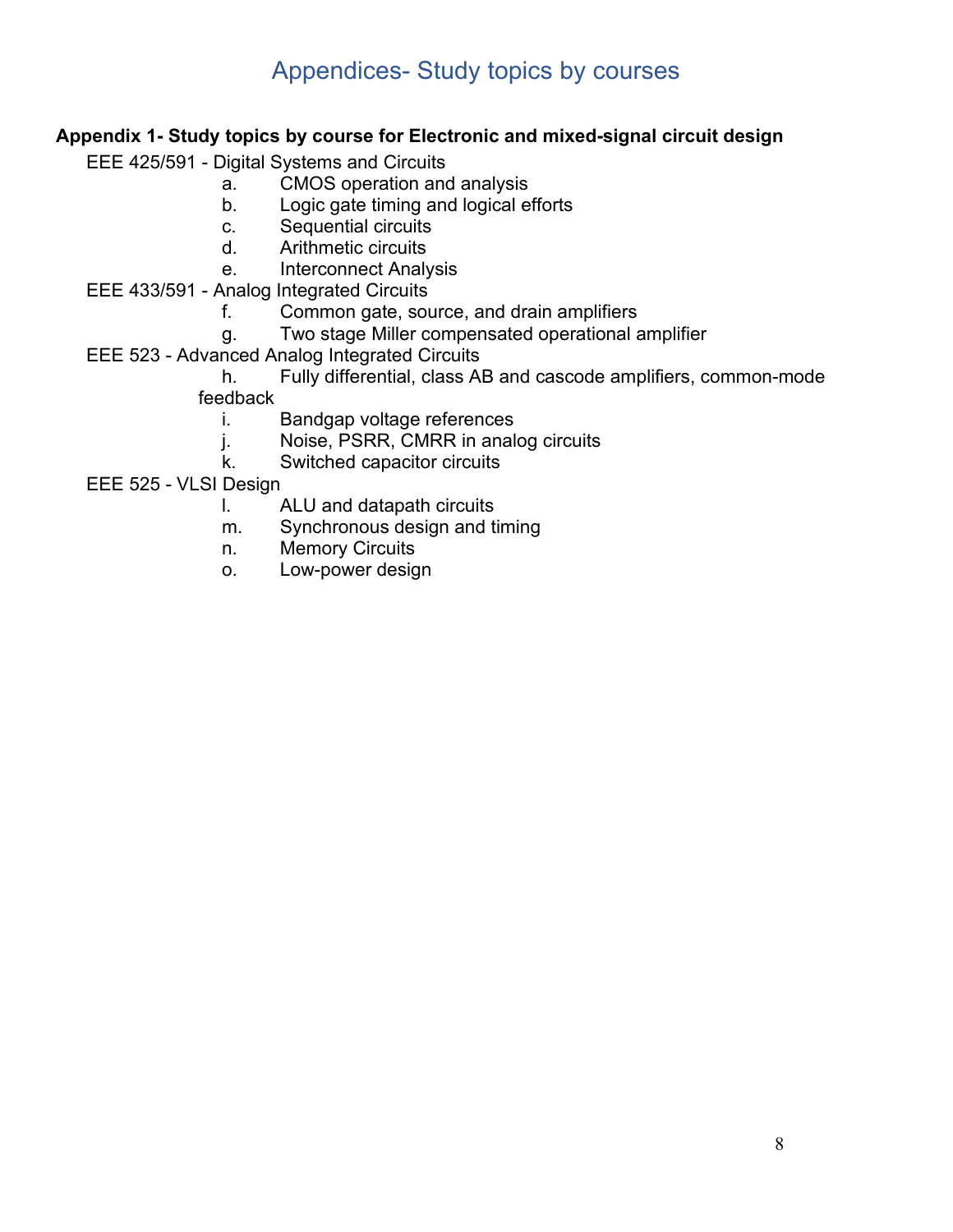## <span id="page-8-0"></span>**Appendix 2- Study topics by course for Electric Power and Energy Systems**

## EEE 579: Power Transmission and Distribution

- High-voltage transmission line design
- Transmission line parameter calculation
- Transmission protection
- Distribution system design and operation
- Smart grid

#### EEE 577

- Basics of characteristics of generators
- Transmission system modeling, power flow, shift factors/power transfer distribution factors
- Economic dispatch, optimal power flow, and unit commitment
- Power system security, power system reliability requirements, and ancillary services
- Generation control

## EEE 572 Advanced Power Electronics

- Basic principles of switch mode power conversion including converters with isolation
- Detailed analysis (waveforms, input-output relationships, ripple content etc.) of various DC-DC converters including isolated converters
- Phasor analysis and switching frequency analysis of dc-ac and ac-dc converters
- Design of power converters; basic control design for DC-DC converters
- Power converter topologies and schematics for various applications

## EEE 562

- Quantification of neutron chain reacting systems
- Determination of neutron reaction rates
- Solution of the one-speed neutron diffusion equation for a variety of situations
- Analysis of nuclear reactor core steady-state thermal performance

## EEE 563

- Calculation of kinetics parameters for a zero power reactor
- Solution of the point kinetics equations for various reactivity insertions
- Quantification of reactivity feedback mechanisms
- Analysis of the effects of fuel depletion and fission product poisons

## EEE 564

- Nuclear power plants and reactor safety systems
- Reactor startup and power range operations
- Probabilistic risk assessment

## EEE 571

- Single phase circuit transient analysis using direct Laplace method
- Three phase circuit transient analysis using direct Laplace method
- Travelling waves analysis for transient of transmission line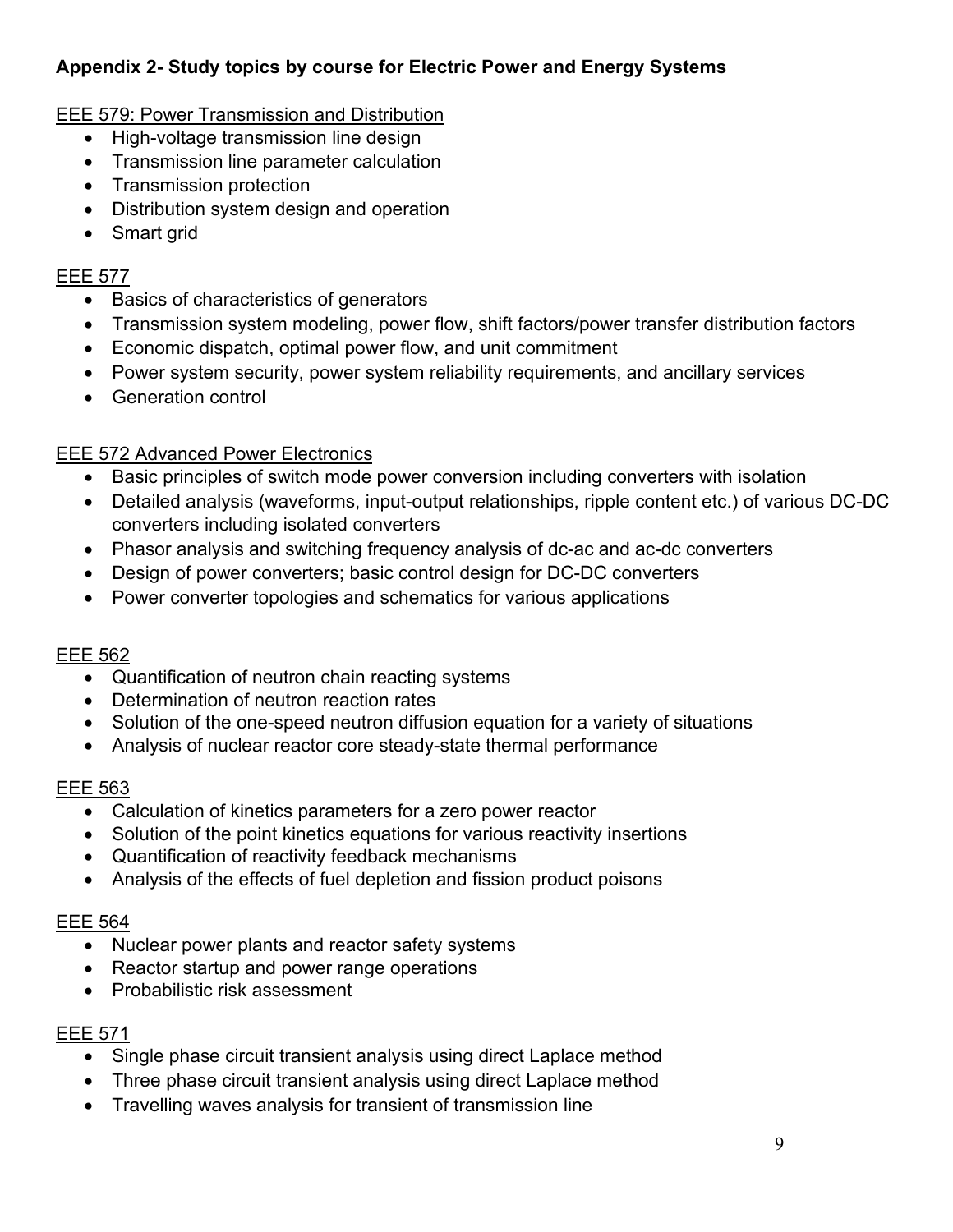- Travelling waves analysis for lightning events
- Short-circuit protection using breakers

## 598 Renewable Electric Energy Systems

- Average models and phasor analysis of micro, string and central PV inverters including various subsystems
- Switching level analysis of single-phase and three-phase converters
- Design of PV inverters
- Operating principles, analysis and control design for doubly-fed induction generator based wind generators

## 598 - Reliability

- Frequency balance approach for reliability analysis;
- Methods of quantitative reliability analysis;
- Generation system reliability;
- Multi-area power system reliability;
- Composite power system reliability evaluation.

## EEE 598 Electric Energy Markets

- Basics of economics: supply and demand, market power, game theory
- Linear optimization: primal and dual, strong duality, complementary slackness
- Power system economics: linearized optimal power flow and unit commitment scheduling
- Uniform versus pay-as-bid pricing
- Locational marginal prices
- Dual of the dcopf; market analysis
- Convex markets versus non-convex markets; uplift payments
- Financial transmission rights
- Ancillary services

## EEE-598: WAMS-based Applications in Power Systems

- Investigate role of advanced instrumentation in monitoring, protection, and control of power systems
- Analyze effects of instrument transformers, signal conditioning circuits, A/D and DSP chips, time synchronization and sampling, output circuits and devices, and communication channels
- Implement state-of-the-art algorithms related to synchrophasor data by computer software

## EEE 598 - Machine Learning for Smart Grid

- Probability and Optimization
- Unsupervised Learning and Supervised Learning
- Semi-supervised Learning and Reinforcement learning
- Deep Learning
- Applications to Smart Grid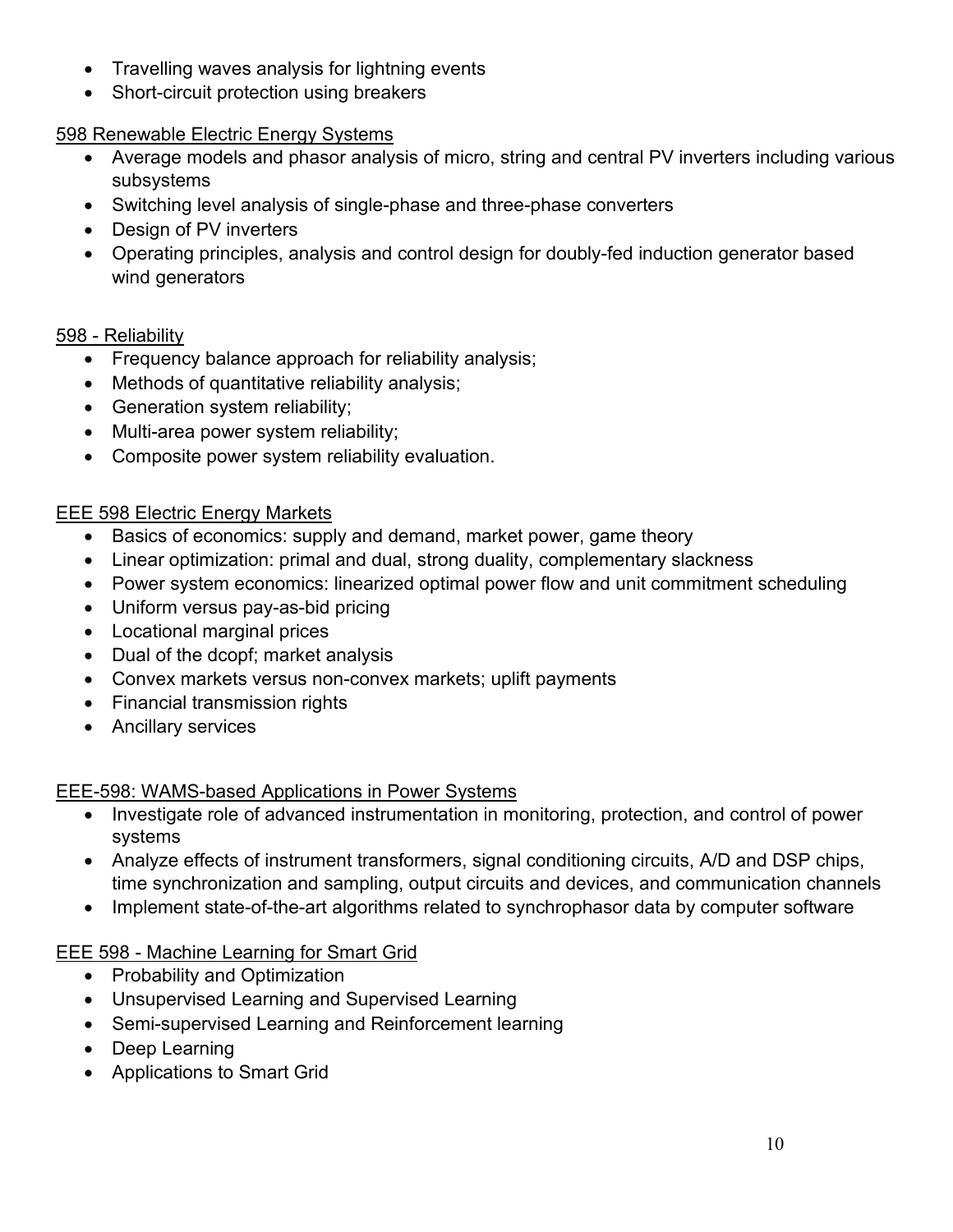EEE 598 – Resilient Smart Electric Grids

- Definition of resiliency of electric power grids, resiliency indicators, and resiliency metrics
- Smart grid: resiliency challenges and opportunities
- Distributed energy resources: unique characteristics and opportunities to enhance power system resiliency
- Measures to enhance resiliency of bulk power systems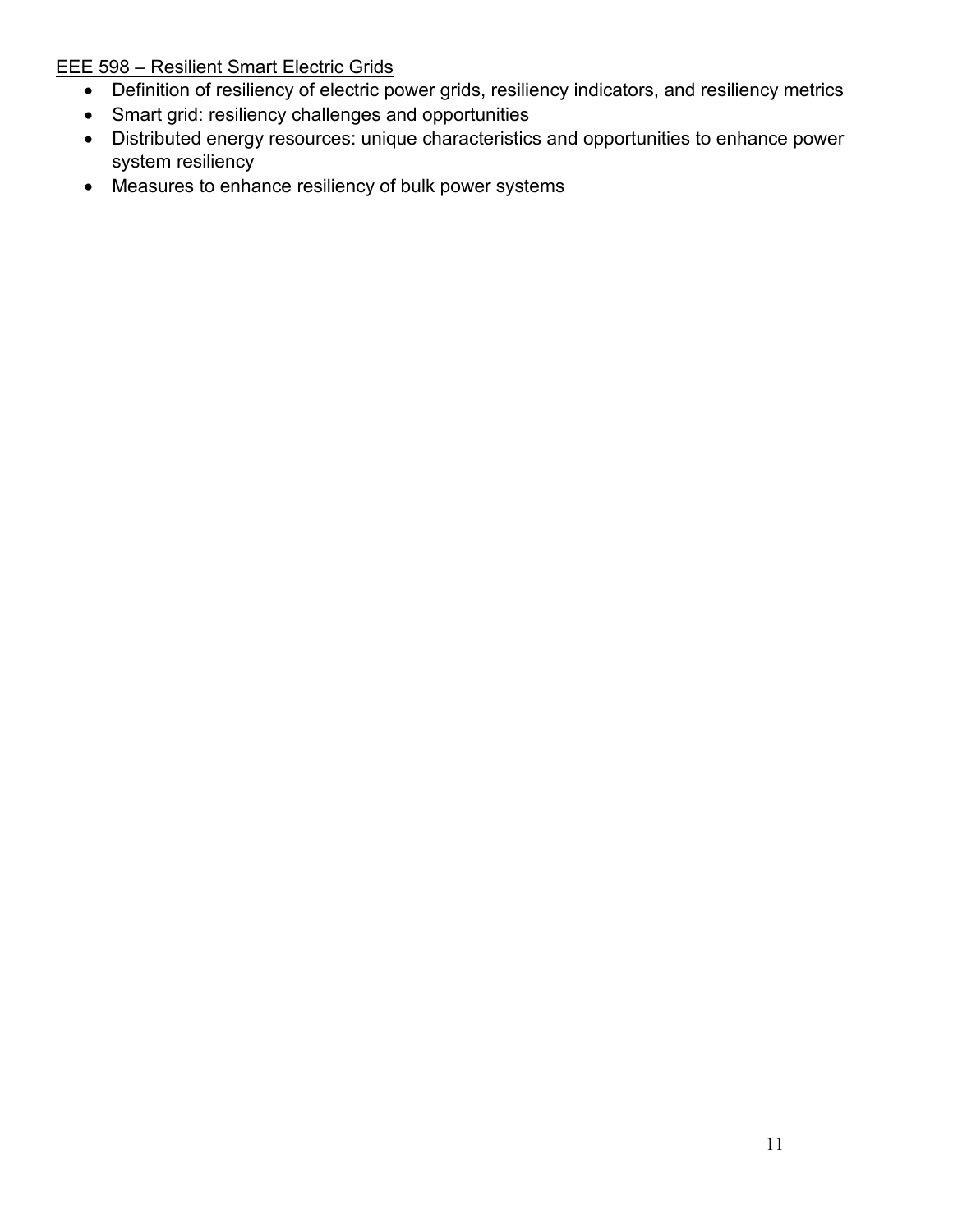## <span id="page-11-0"></span>**Appendix 3- Study topics by course for Physical Electronics and Photonics**

## **List of Solid-State Electronics Graduate Classes (Classes marked in red are core courses)**

#### **530 Advanced Silicon Processing** (Kozicki)

- Device scaling, ICs as systems, and economics of fabrication
- Silicon crystal growth
- Device sub-structures and interfaces, MOS transistor operation
- Diffusion
- Oxidation
- Chemical vapor deposition
- Ion implantation
- Dry etch
- Sputtering
- Resist properties and exposure tools
- Interconnect
- Process control and yield
- Memory

## **531 Semiconductor Device Theory I** (Hongbin Yu, Ivan Sanchez Esqueda)

- Semiconductor energy-band diagram
- concepts: DOS, Fermi function, carrier density
- drift-diffusion equations
- pn junction ideal current equation
- MOS electrostatics, basic MOSFET I-V characteristics

## **532 Semiconductor Device Theory II** (Vasileska)

- Heterojunction Devices: Heterojunctions Fundamentals, Heterojunction Field Effect Transistors (HEMTS), Heterojunction Biopolar Transistors (HBTs)
- Charge-Coupled Devices
- Memories
- MESFETs and JFETs
- Optoelectronic Devices: Photodiodes, Light Emitting Diodes, Lasers, and Solar Cells

#### **533 [Semiconductor Device/Process Simulation](https://ex2010.asu.edu/owa/redir.aspx?SURL=bdiS3LgiYBv4oGVZdn3egY_AAf_YuW3rt6P7EpwpAA7p8q-Kxj7TCGgAdAB0AHAAcwA6AC8ALwB3AGUAYgBhAHAAcAA0AC4AYQBzAHUALgBlAGQAdQAvAGMAYQB0AGEAbABvAGcALwBjAG8AdQByAHMAZQA_AHMAPQBFAEUARQAmAG4APQA1ADMAMwAmAGMAPQAmAHQAPQAyADEANgA3ACYAZgA9ACYAcgA9ACYAaQA9ADEAMAA1ADAAMgAyAA..&URL=https:%2f%2fwebapp4.asu.edu%2fcatalog%2fcourse%3fs%3dEEE%26n%3d533%26c%3d%26t%3d2167%26f%3d%26r%3d%26i%3d105022)** (Vasileska)

- Crystal lattices
- Electronic structure: empirical pseudopotential, tight-binding, k.p method
- Semiconductor transport: drift-diffusion and hydrodynamic models (velocity saturation vs. velocity overshoot)
- Basic properties, modeling, and transistor breakdown phenomena: MOSFETs, BJTs, HEMTs
- EEPROMs
- Basic properties of single junction and multijunction solar cells

## **534 Semiconductor Transport – PhD level class** (talk to current instructor of this class)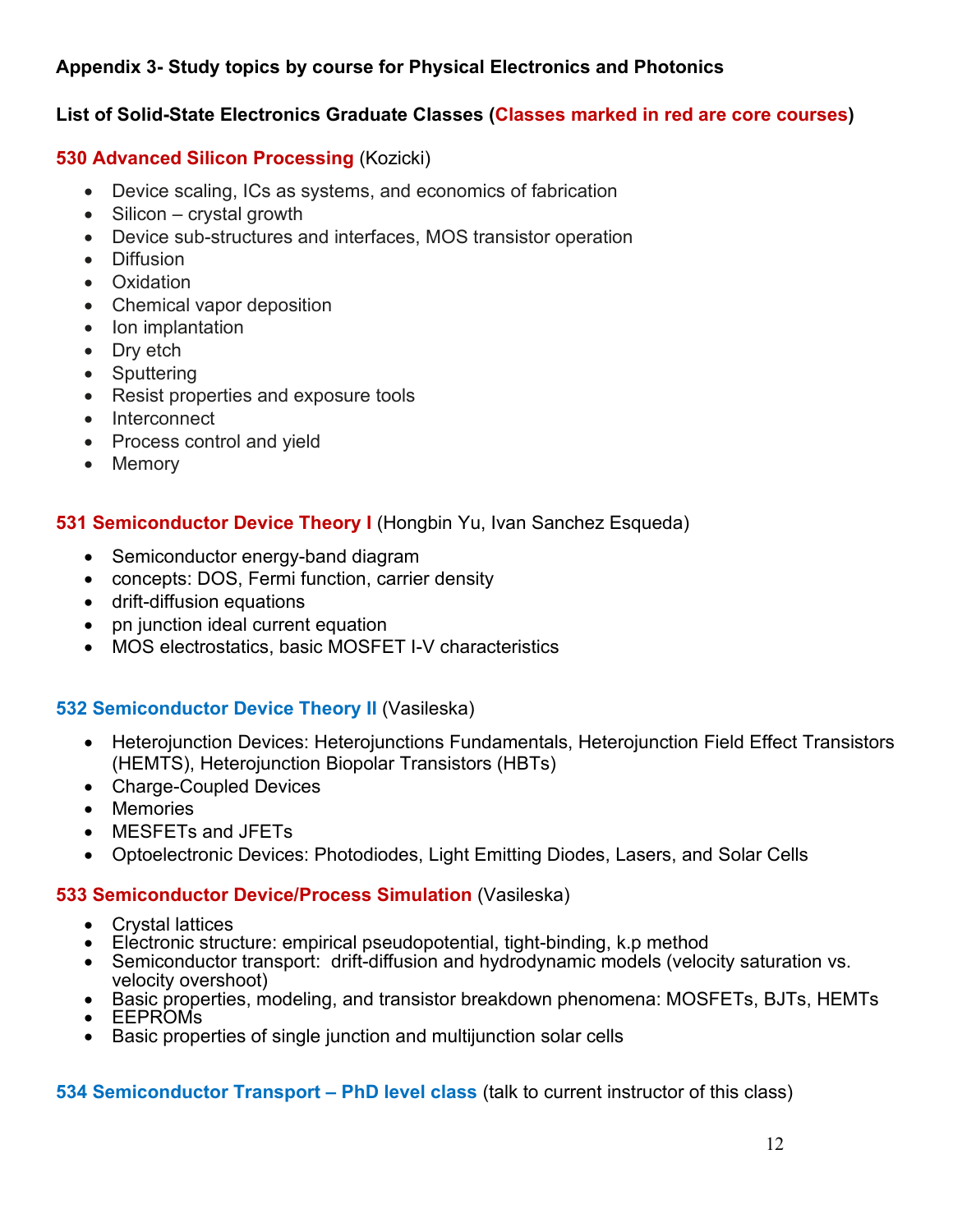**535 Electron Transport in Nanostructures** – **PhD level class** (talk to current instructor of this class)

## **536 Semiconductor Characterization (**Thornton, Skromme, Yu Yao)

- Transfer length method (TLM) for measuring sheet resistance and contact resistance
- I-V characteristics and C-V profiling of p-n junction and Schottky diodes
- MOS capacitors and MOSFET parameter extraction (oxide charge density, Vth, gm etc)
- Device failure analysis (electromigration, gate oxide breakdown)
- Reflection spectroscopy

## **537 Semiconductor Optoelectronics (**Zhang)

- Introduction to optoelectronic materials
- Structural properties
- Electronic states and band structures
- Electrical properties
- Optical properties
- Application of the materials and structures in devices
- Light emitting diodes, Laser diodes, Photodetectors
- Photovoltaics and solar cells

## **539 Fundamentals of Solid-State Electronics** (Goodnick)

- Semiconductor crystal structures
- Electronic structure of semiconductors
- Vibrational properties of semiconductors
- Intrinsic and extrinsic semiconductors and their statistics
- Generation recombination
- Electron scattering and transport

## **565 Solar Cells** (King)

- Solar cell I-V curves
	- a. Ideal characteristics
	- b. Non-ideal effects
	- c. In circuits with multiple solar cells
	- d. Effects of optical concentration
- Quantum efficiency measurements
	- a. Calculation of solar cell current density based on quantum efficiency and incident spectra
	- b. Effects of carrier recombination in solar cell structures on quantum efficiency
- Equations relating carrier populations, recombination rates, quasi-Fermi level splitting, diode saturation current density
- Current transport equations for p-n junction solar cells based on drift, diffusion, carrier generation, carrier recombination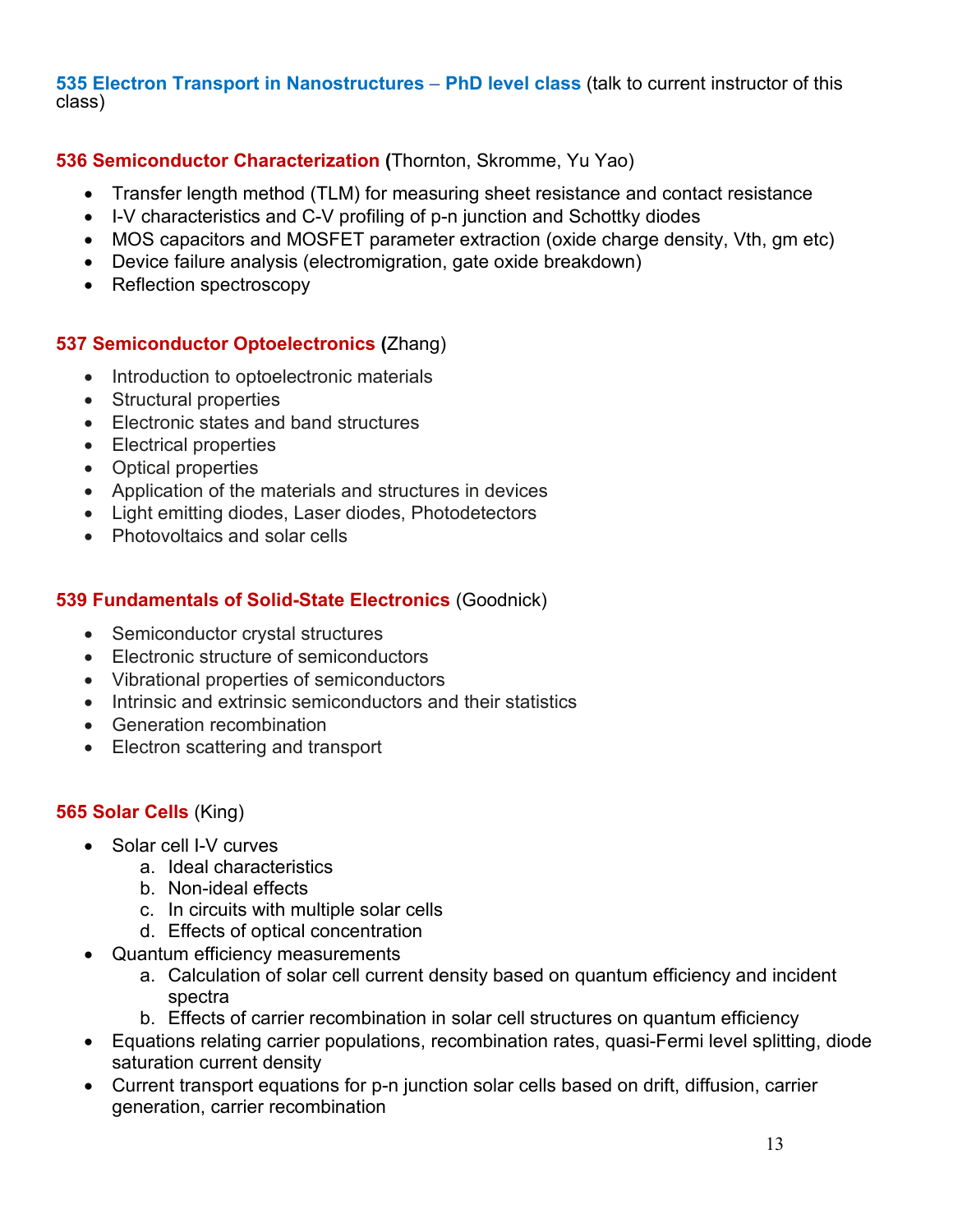- Heterojunction solar cells
	- a. Effects on recombination
	- b. Heterojunction band diagrams
	- c. Heterojunction material systems
- Baseline structures and fabrication methods for the most common types of solar cells and modules

#### **List of Solid-State Electronics Undergraduate Classes that can be taken as EEE591 Courses**

#### **434 Quantum Mechanics for Engineers** (Goryll)

- Photon and electron energies and wavelengths
- Interpretation of the wave function and probabilities, operators
- Energy levels in potential wells (constant, linear, quadratic profile)
- Tunneling through barriers

## **435 Fundamentals of CMOS and MEMS** (Thornton)

- Deal-Grove model for the thermal oxidation of silicon
- Ion implantation and diffusion of common dopants in semiconductors
- Modulation transfer function and minimum lithographic feature size
- Etching, selectivity, and anisotropy
- Process integration e.g. LOCOS isolation, self-aligned contacts, and sacrificial etching

#### **436 Fundamentals of Solid-State Devices** (Goodnick, Yu Yao, Wang)

- Metal semiconductor contacts
- MOS capacitors and MOSFETs
- Non-ideal effects and advanced MOSFETs
- Bipolar junction transistors
- Junction Field Effect transistors, MESFETs and HEMTs
- Optical processes, solar cell, optical detectors and emitters.
- High frequency and high power devices

#### **437 Optoelectronics** (Y.-H. Zhang, Ning)

- Wave nature of light
- Dielectric waveguides and optical fibers
- Semiconductor Science and light emitting diodes
- Stimulated emission devices: optical amplifiers and lasers
- Photodetectors and image sensing
- Solar cells

## **439 Semiconductor Facilities and Cleanroom Practices** (Kozicki)

• Contamination and cost – basic economics, defects and yield.